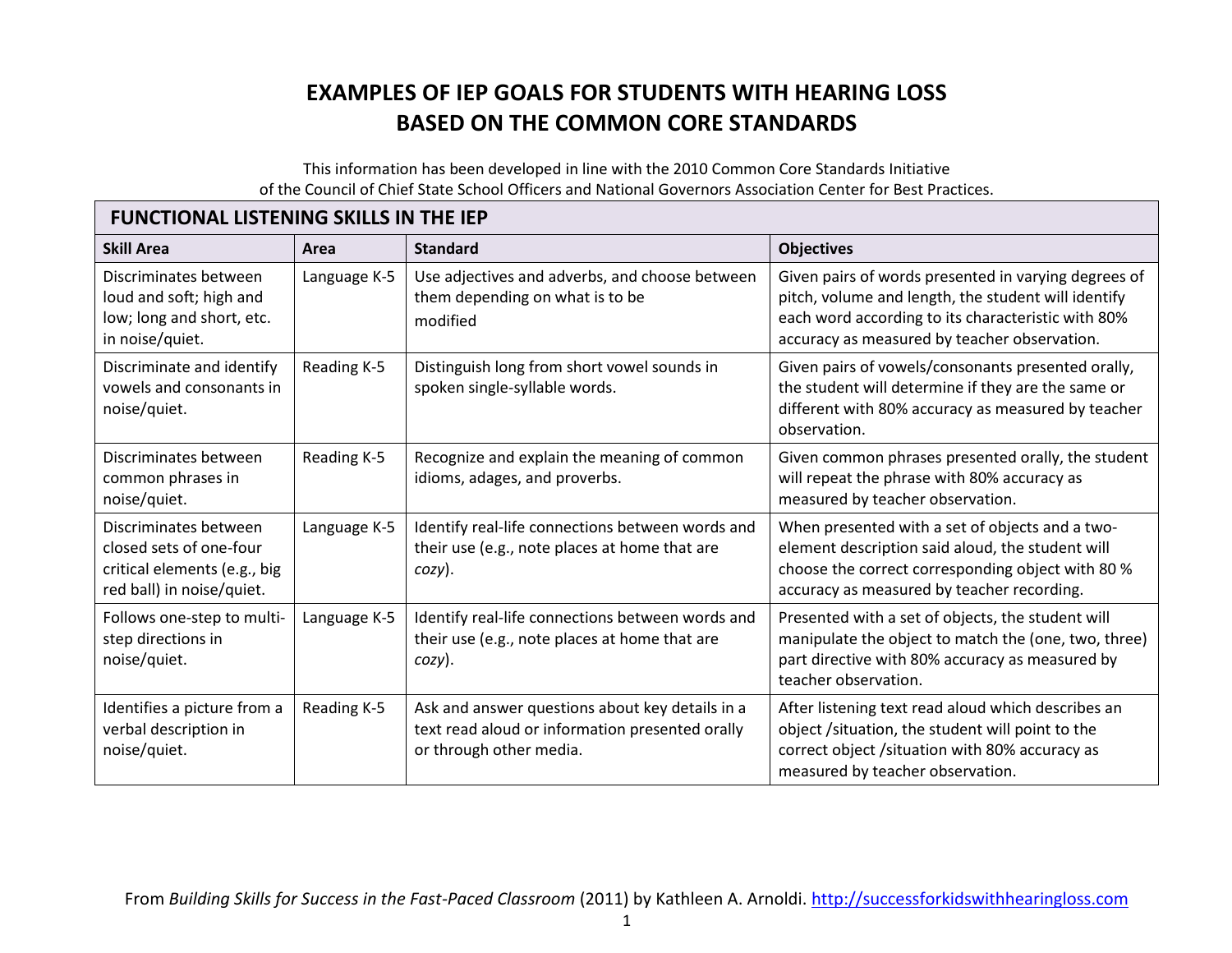| <b>COMMUNICATION REPAIR IN THE IEP</b>                                    |                               |                                                                                                                                                                                                                                |                                                                                                                                                                                                                                                                         |  |  |  |
|---------------------------------------------------------------------------|-------------------------------|--------------------------------------------------------------------------------------------------------------------------------------------------------------------------------------------------------------------------------|-------------------------------------------------------------------------------------------------------------------------------------------------------------------------------------------------------------------------------------------------------------------------|--|--|--|
| Skill Area                                                                | Area                          | Standard                                                                                                                                                                                                                       | Objectives                                                                                                                                                                                                                                                              |  |  |  |
| Repeats slowly, clearly or<br>in a louder tone                            | Speaking and<br>Listening K-5 | Participate in collaborative conversations with<br>diverse partners about grade-level topics and<br>texts with peers and adults in small and larger<br>groups.                                                                 | During a 5-minute conversation with an adult, the<br>student will repeat his response to a question more<br>slowly and loudly when asked for clarification 4 out<br>of 5 times as measured by clinician tally.                                                          |  |  |  |
| Emphasizes key word(s)                                                    | Speaking and<br>Listening K-5 | Speak audibly and express thoughts, feelings, and<br>ideas clearly.                                                                                                                                                            | During a 5-minute conversation with an adult, the<br>student will emphasize key words in responding to a<br>request for clarification 4 out of 5 times as measured<br>by clinician tally.                                                                               |  |  |  |
| Uses alternate words                                                      | Speaking and<br>Listening K-5 | Speak in complete sentences when appropriate<br>to task and situation in order to provide<br>requested detail or clarification.                                                                                                | During a 5-minute conversation with a peer, the<br>student will use alternate words in responding to a<br>request for clarification 2 out of 3 times as measured<br>by clinician tally.                                                                                 |  |  |  |
| Repeats what he thought<br>was said                                       | Speaking and<br>Listening K-5 | Confirm understanding of a text read aloud or<br>information presented orally or through other<br>media by asking and answering questions about<br>key details and requesting clarification if<br>something is not understood. | During a 5-minute conversation with an adult, the<br>student will repeat what he thought was said to<br>clarify 3 out of 5 times as measured by clinician tally.                                                                                                        |  |  |  |
| Ask for restatement or<br>clarification                                   | Speaking and<br>Listening K-5 | Ask and answer questions about what a speaker<br>says in order to clarify comprehension, gather<br>additional information, or deepen understanding<br>of a topic or issue.                                                     | During a presentation by a peer, the student will ask<br>for repetition or clarification 3 out of 5 times as<br>measured by teacher observation.                                                                                                                        |  |  |  |
| <b>INCLUDING SELF-CONCEPT ON THE IEP</b>                                  |                               |                                                                                                                                                                                                                                |                                                                                                                                                                                                                                                                         |  |  |  |
| <b>Skill Area</b>                                                         | Area                          | <b>Standard</b>                                                                                                                                                                                                                | <b>Objectives</b>                                                                                                                                                                                                                                                       |  |  |  |
| Can explain the hearing<br>loss and its impact in<br>typical environments | Speaking and<br>Listening K-5 | Report on a topic or text, tell a story, or recount<br>an experience with appropriate facts and<br>relevant, descriptive details, speaking clearly at<br>an understandable pace.                                               | During a presentation to an adult, the student will<br>explain his hearing loss incorporating the following<br>information with 80% accuracy as measured by<br>teacher observation: degree of loss; what situations<br>are affected; what adaptive equipment is needed. |  |  |  |
| Utilizes the<br>adaptive/assistive<br>equipment necessary to              | Speaking and<br>Listening K-5 | Integrate information presented in different<br>media or formats (e.g., visually, quantitatively) as<br>well as in words to develop a coherent                                                                                 | On a daily basis, the student will complete the<br>following maintenance activities in 4 out of 5 days as<br>measured by teacher checklist: clean earmolds; put                                                                                                         |  |  |  |

From *Building Skills for Success in the Fast-Paced Classroom* (2011) by Kathleen A. Arnoldi. http://successforkidswithhearingloss.com